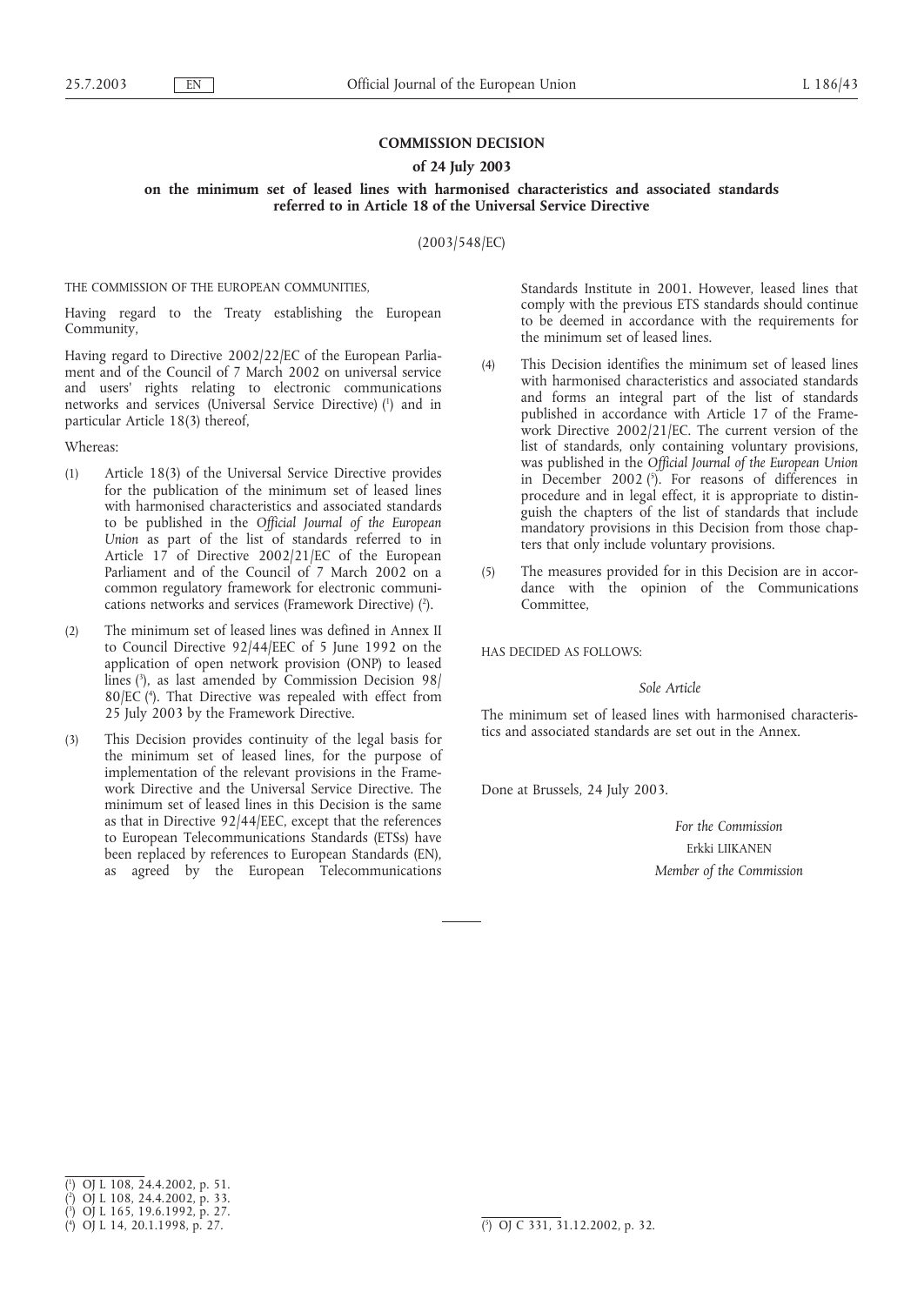### *ANNEX*

### **LIST OF STANDARDS AND/OR SPECIFICATIONS FOR ELECTRONIC COMMUNICATIONS NETWORKS, SERVICES AND ASSOCIATED FACILITIES AND SERVICES**

### **Mandatory part**

#### **Identification of the minimum set of leased lines**

#### 1. *Purpose*

This publication identifies the minimum set of leased lines with harmonised characteristics and associated standards referred to in Article 18 of Directive 2002/22/EC (Universal Service Directive).

This list forms part of the list of standards referred to in Article 17 of Directive 2002/21/EC (the Framework Directive).

This publication is in addition to the list of standards and/or specifications for electronic communications networks, services and associated facilities and services published in the *Official Journal of the European Communities* in December  $2002$  (<sup>1</sup>).

2. *Technical Standards*

The standards mentioned in this publication are ETSI deliverables under the current ETSI nomenclature. According to the 'ETSI Directives' (<sup>2</sup>), these deliverables are defined as follows:

European Standard (telecommunications series), EN: An ETSI deliverable containing normative provisions, approved for publication in a process involving the National Standards Organisations and/or ETSI National Delegations with implications concerning standstill and national transposition.

Harmonised Standard: An EN (telecommunications series) the drafting of which has been entrusted to ETSI by a mandate from the European Commission pursuant to Directive 98/48/EC (latest amendment to Council Directive 83/ 189/EEC) and has been drafted taking into account the applicable essential requirements of the 'New Approach' Directive and whose reference has subsequently been announced in the *Official Journal of the European Communities*.

The version of the standards referred to in this list is the version valid at the time that the list is published.

3. *Addresses where documents referenced can be obtained*

ETSI Publications Office (3 )

Postal address: F-06921 Sophia Antipolis Cedex France Telephone: (0033) 4 9294 4241 (0033) 4 9294 4258 Fax: (0033) 4 9395 8133 E-mail: publications@etsi.fr Web site: http://www.etsi.fr

#### 4. *References to EU legislation*

The list refers to the following legislative documents which may be found at http://europa.eu.int/information\_society/ topics/telecoms/regulatory/index\_en.htm

- Directive 2002/21/EC of the European Parliament and of the Council of 7 March 2002 on a common regulatory framework for electronic communications networks and services (Framework Directive) (OJ L 108, 24.4.2002, p. 33).
- Directive 2002/22/EC of the European Parliament and of the Council of 7 March 2002 on Universal service and users' rights relating to electronic communications networks and services (Universal Service Directive) (OJ L 108, 24.4.2002, p. 51).

<sup>(</sup> 1 ) OJ C 331, 31.12.2002, p. 32.

<sup>(</sup> ) Available at http://portal.etsi.org/directives/.

<sup>(</sup> 3 ) ETSI documents can be downloaded from the ETSI Publications Download Area (http://pda.etsi.org/pda/queryform.asp).